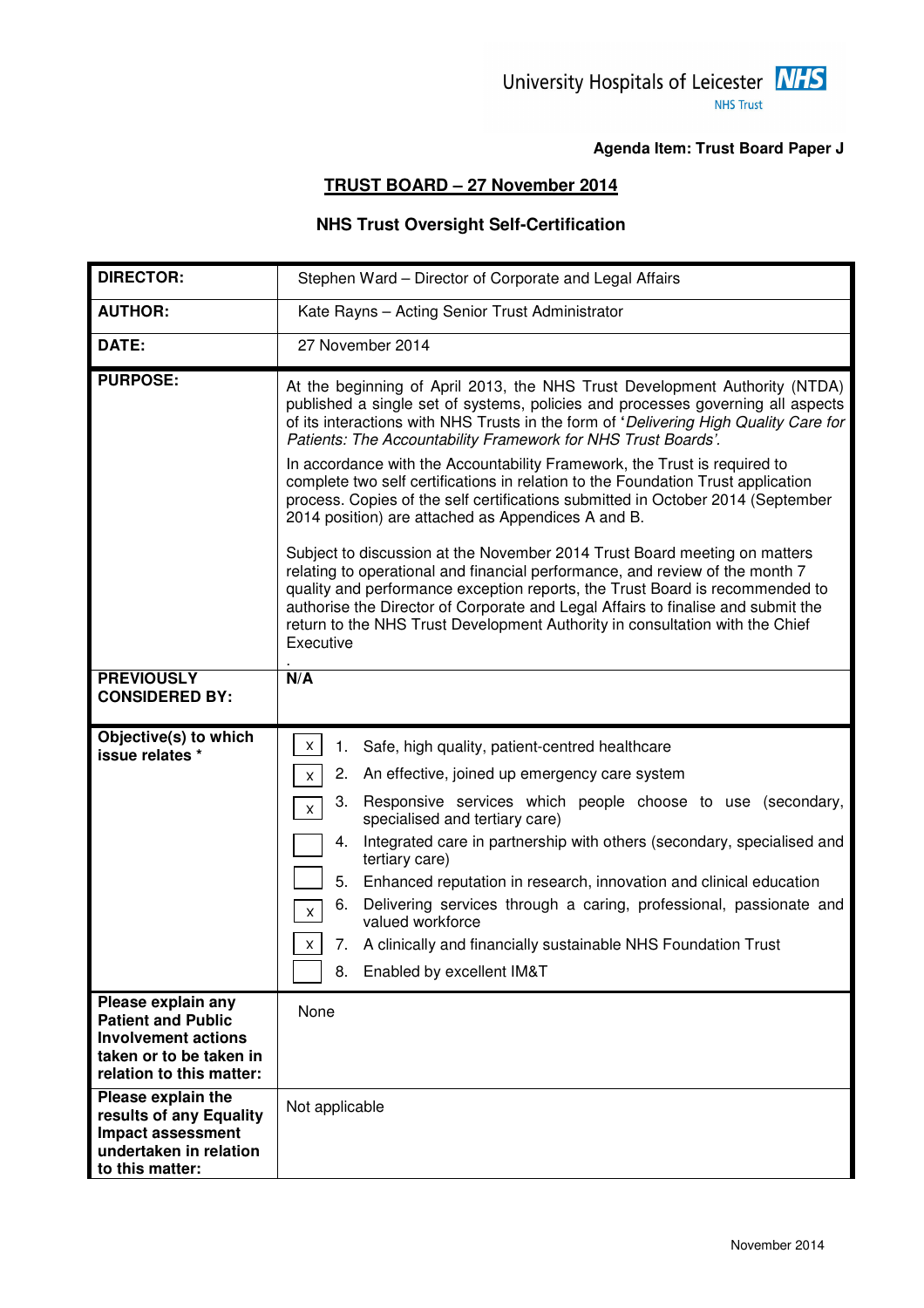| <b>Organisational Risk</b><br>Register/Board<br>Assurance Framework* | <b>Organisational Risk<br/>Register</b> | <b>Board Assurance</b><br><b>Not</b><br>$\bf X$<br><b>Framework</b> | <b>Featured</b> |
|----------------------------------------------------------------------|-----------------------------------------|---------------------------------------------------------------------|-----------------|
| <b>ACTION REQUIRED *</b>                                             |                                         |                                                                     |                 |
| For decision                                                         | For assurance                           | For information                                                     |                 |

• We treat people how we would like to be treated • We do what we say we are going to do **• We focus on what matters most • We are one team and we are best when we work together We are passionate and creative in our work** 

**\*** tick applicable box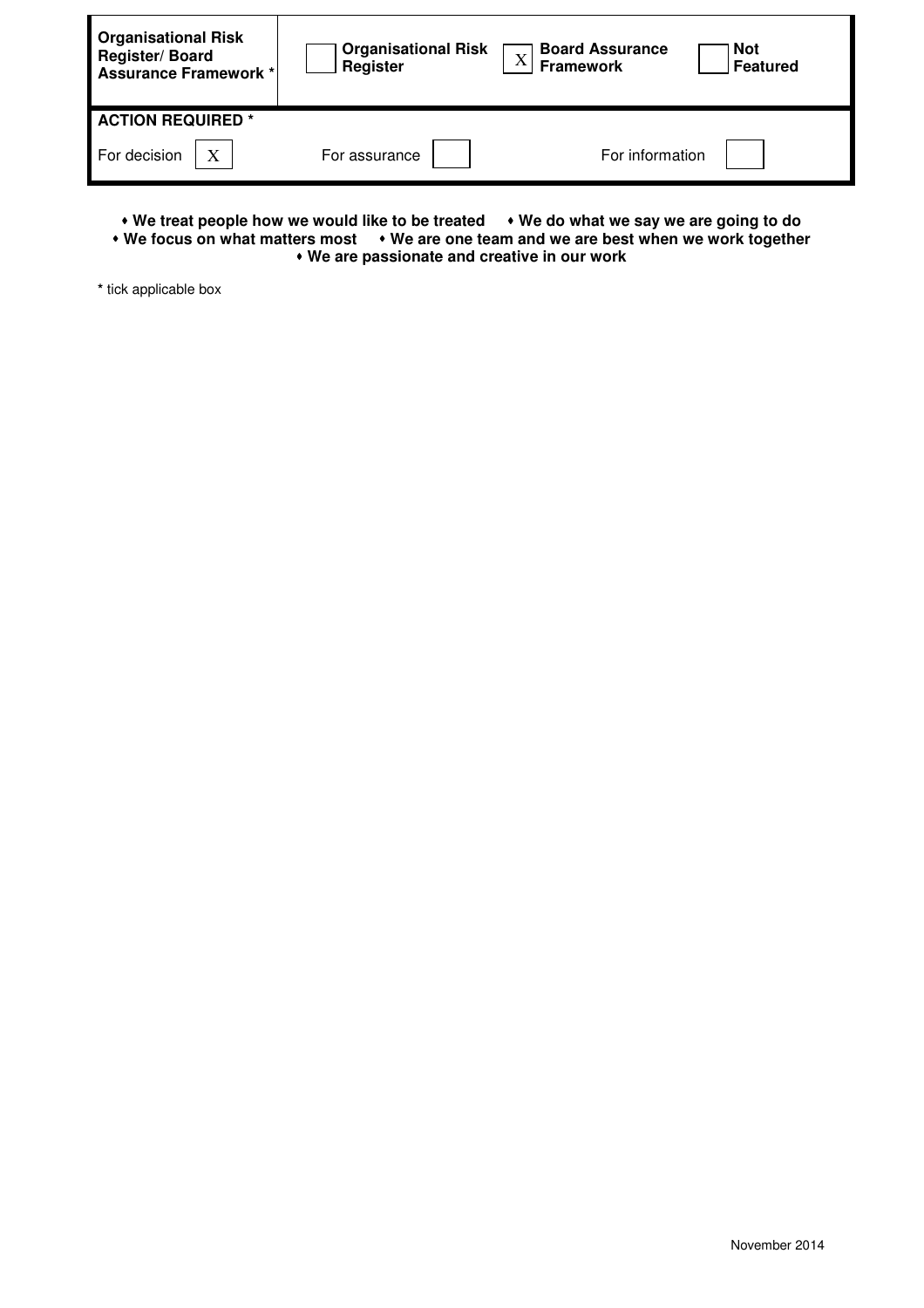

OVERSIGHT: Monthly self-certification requirements - Compliance Monitor Monthly Data.

| <b>CONTACT INFORMATION:</b>        |                                             |                            |                               |
|------------------------------------|---------------------------------------------|----------------------------|-------------------------------|
|                                    |                                             |                            |                               |
| Enter Your Name:*                  | John Adler                                  |                            |                               |
| Enter Your Email Address*          | john.adler@uhl-tr.nhs.uk                    |                            |                               |
| Full Telephone Number:*            | 01162588940                                 | Tel Extension:             | 8940                          |
| <b>SELF-CERTIFICATION DETAILS:</b> |                                             |                            |                               |
| Select Your Trust:*                | University Hospitals Of Leicester NHS Trust |                            |                               |
| Submission Date:*                  | 圓<br>31/10/2014                             | 2014/15<br>Reporting Year: |                               |
| Page 1 of 7<br>Next                |                                             |                            |                               |
| Report Abuse<br>Terms of Use       |                                             |                            | Powered by Adobe FormsCentral |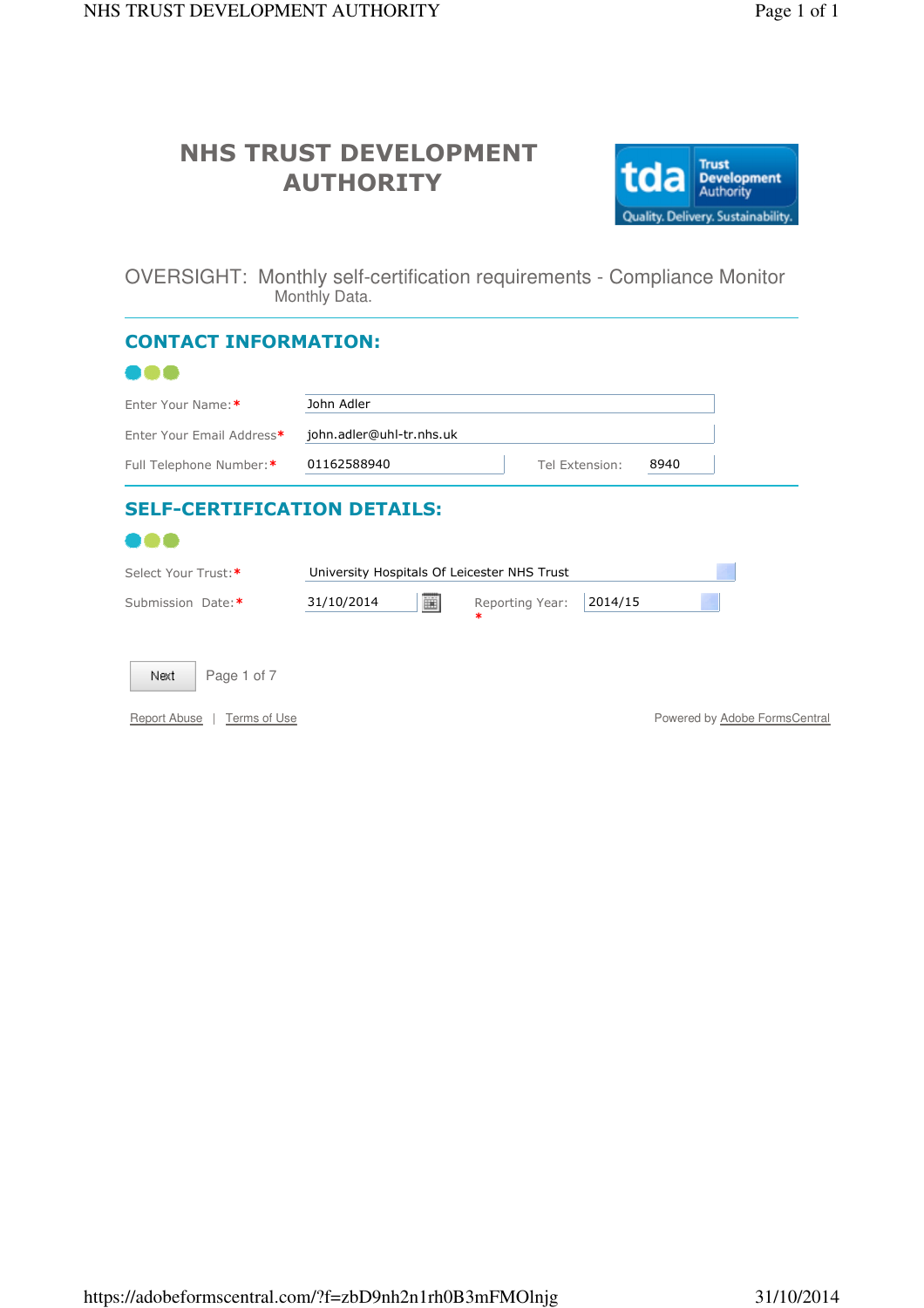

| Select the Month* | ◯ April            | ( ) May     | () June              |
|-------------------|--------------------|-------------|----------------------|
|                   | $\bigcirc$ July    | ◯ August    | $\bigcirc$ September |
|                   | ◯ October          | () November | ○ December           |
|                   | $\bigcirc$ January | () February | ( ) March            |

### COMPLIANCE WITH MONITOR LICENCE REQUIREMENTS FOR NHS TRUSTS:



- 1. Condition G4 Fit and proper persons as Governors and Directors (also applicable to those performing equivalent or similar functions).<br>2. Condition G5 - Having regard to monitor Guidance.
- Condition G5 Having regard to monitor Guidance.
- 3. Condition G7 Registration with the Care Quality Commission.<br>4. Condition G8 Patient eligibility and selection criteria.
- Condition G8 Patient eligibility and selection criteria.
- **5.** Condition P1 Recording of information.
- **6.** Condition P2 Provision of information.
- 7. Condition P3 Assurance report on submissions to Monitor.<br>8. Condition P4 Compliance with the National Tariff.
- 8. **Condition P4** Compliance with the National Tariff.<br>**9. Condition P5** Constructive engagement concernin
- **Condition P5** Constructive engagement concerning local tariff modifications.
- 10. Condition C1 The right of patients to make choices.
- 11. Condition C2 Competition oversight.
- 12. Condition IC1 Provision of integrated care.

Further guidance can be found in Monitor's response to the statutory consultation on the new NHS provider licence: The new NHS Provider Licence

Prev Next

Page 2 of 7 16% Complete

Report Abuse | Terms of Use Powered by Adobe FormsCentral by Adobe FormsCentral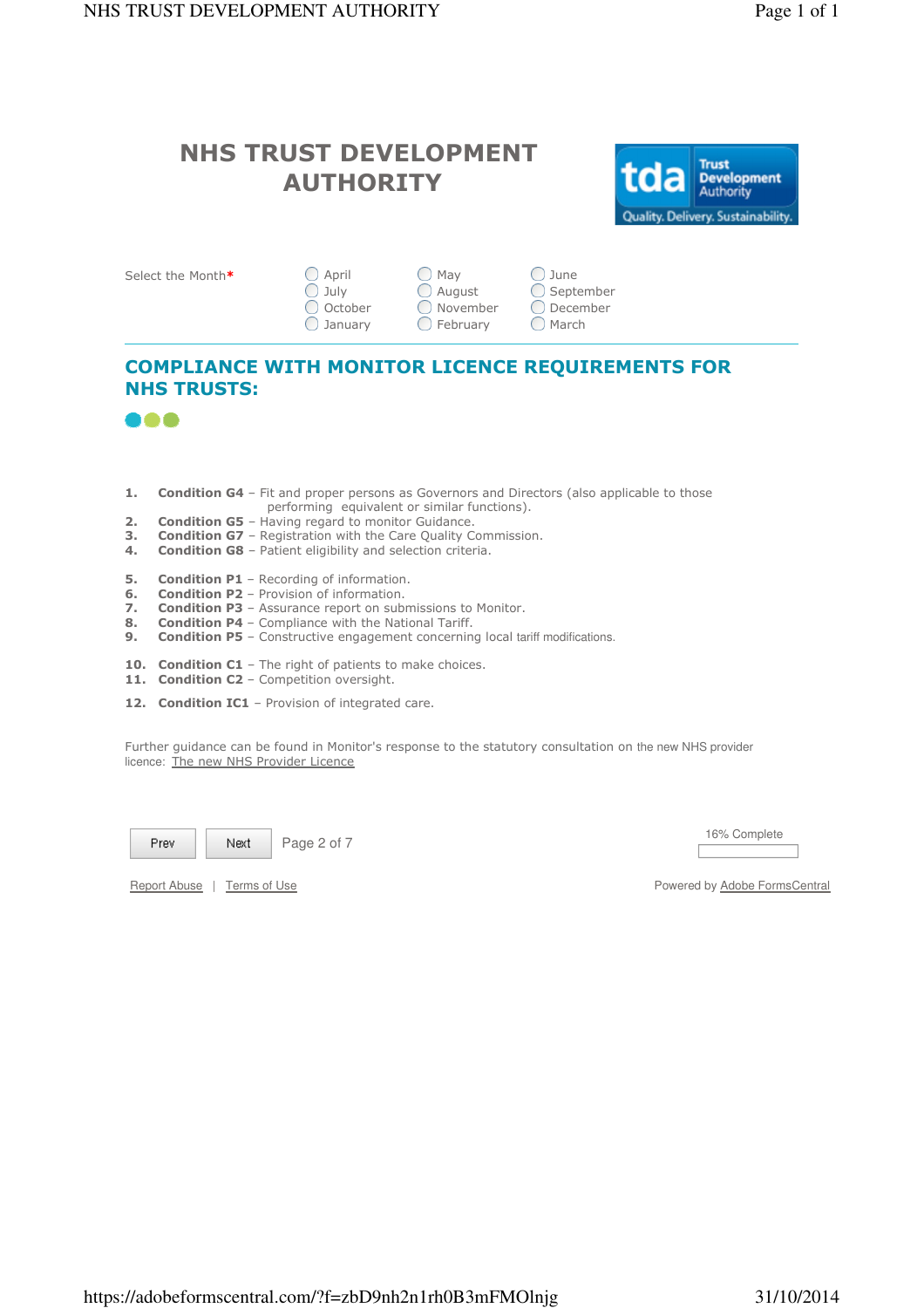

### COMPLIANCE WITH MONITOR LICENCE REQUIREMENTS FOR NHS TRUSTS:

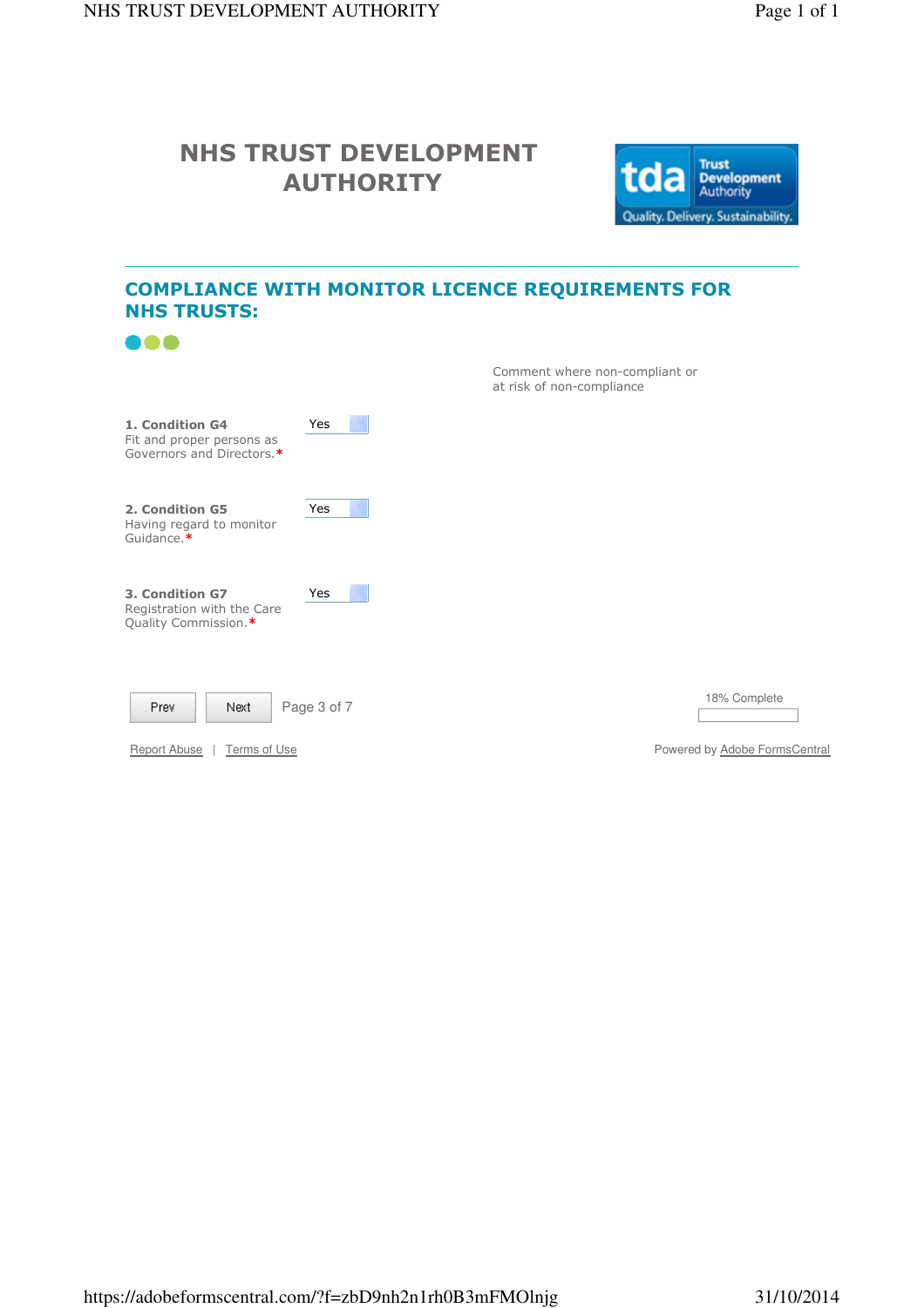

 Comment where non-compliant or at risk of non-compliance

4. Condition G8 Patient eligibility and selection criteria.\*





Page 4 of 7 39% Complete

Report Abuse | Terms of Use Powered by Adobe FormsCentral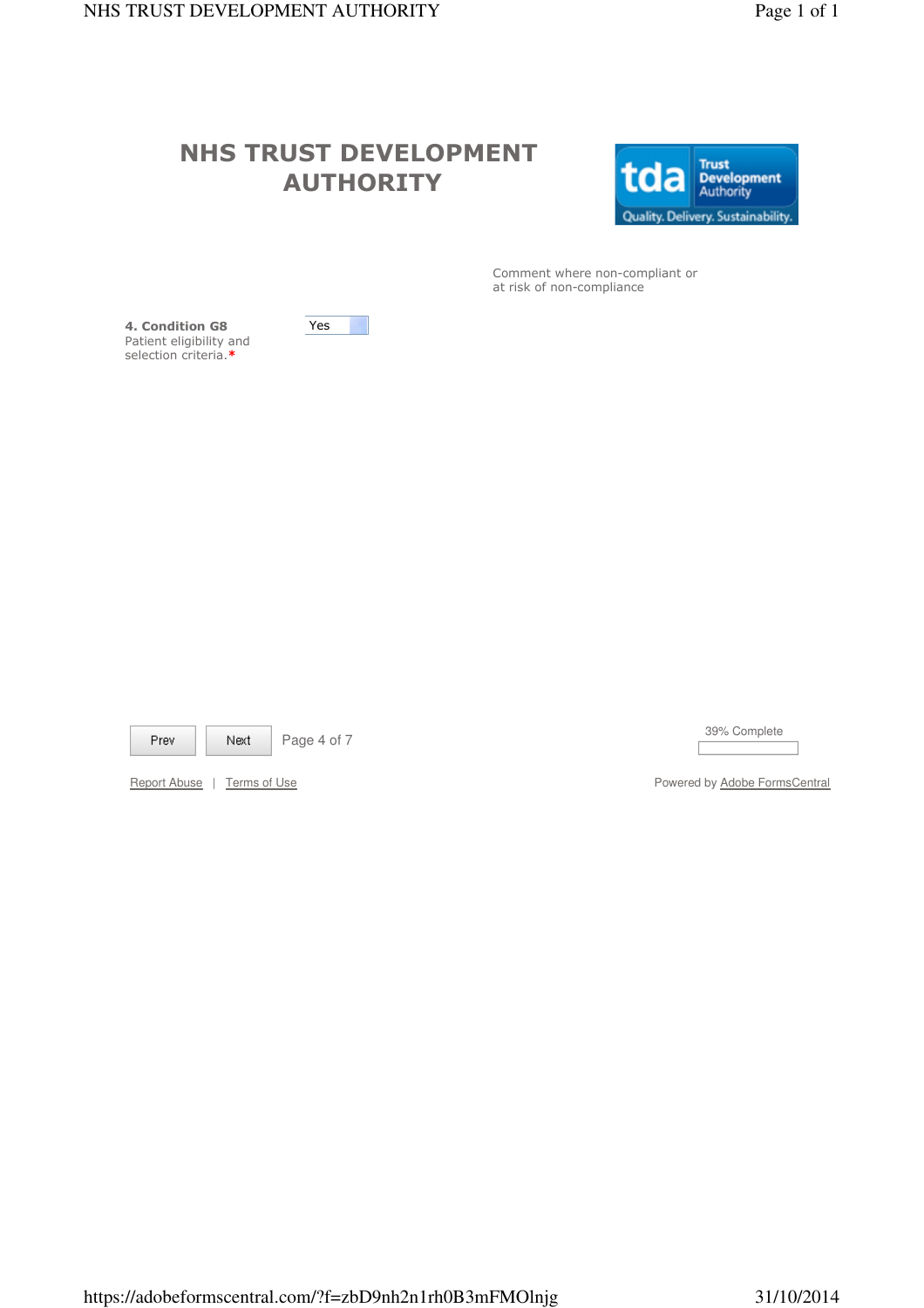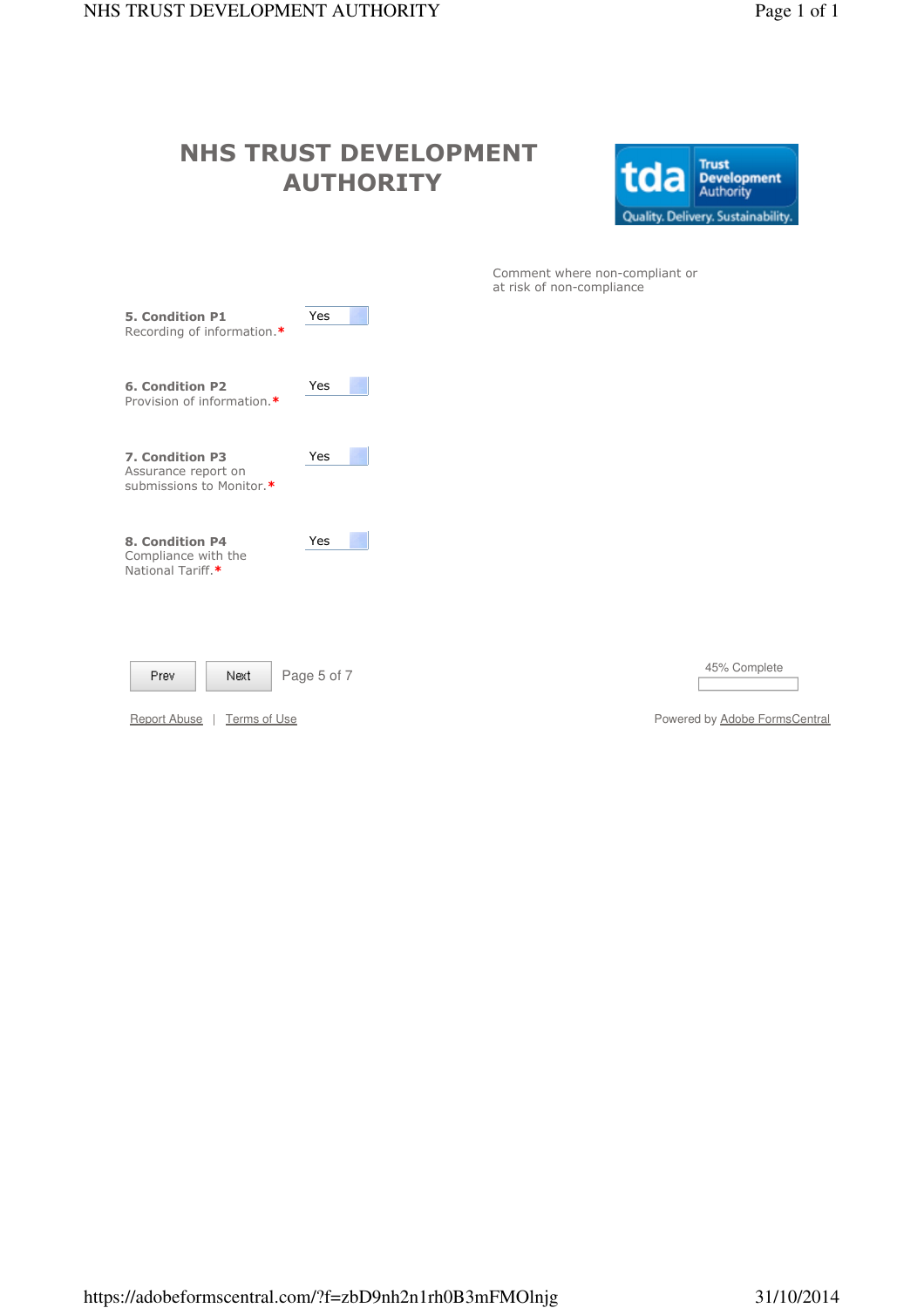Ħ.

Yes



 Comment where non-compliant or at risk of non-compliance

9. Condition P5 Constructive engagement concerning local tariff modifications.\*

Prev

Next

Page 6 of 7 73% Complete

Report Abuse | Terms of Use Powered by Adobe FormsCentral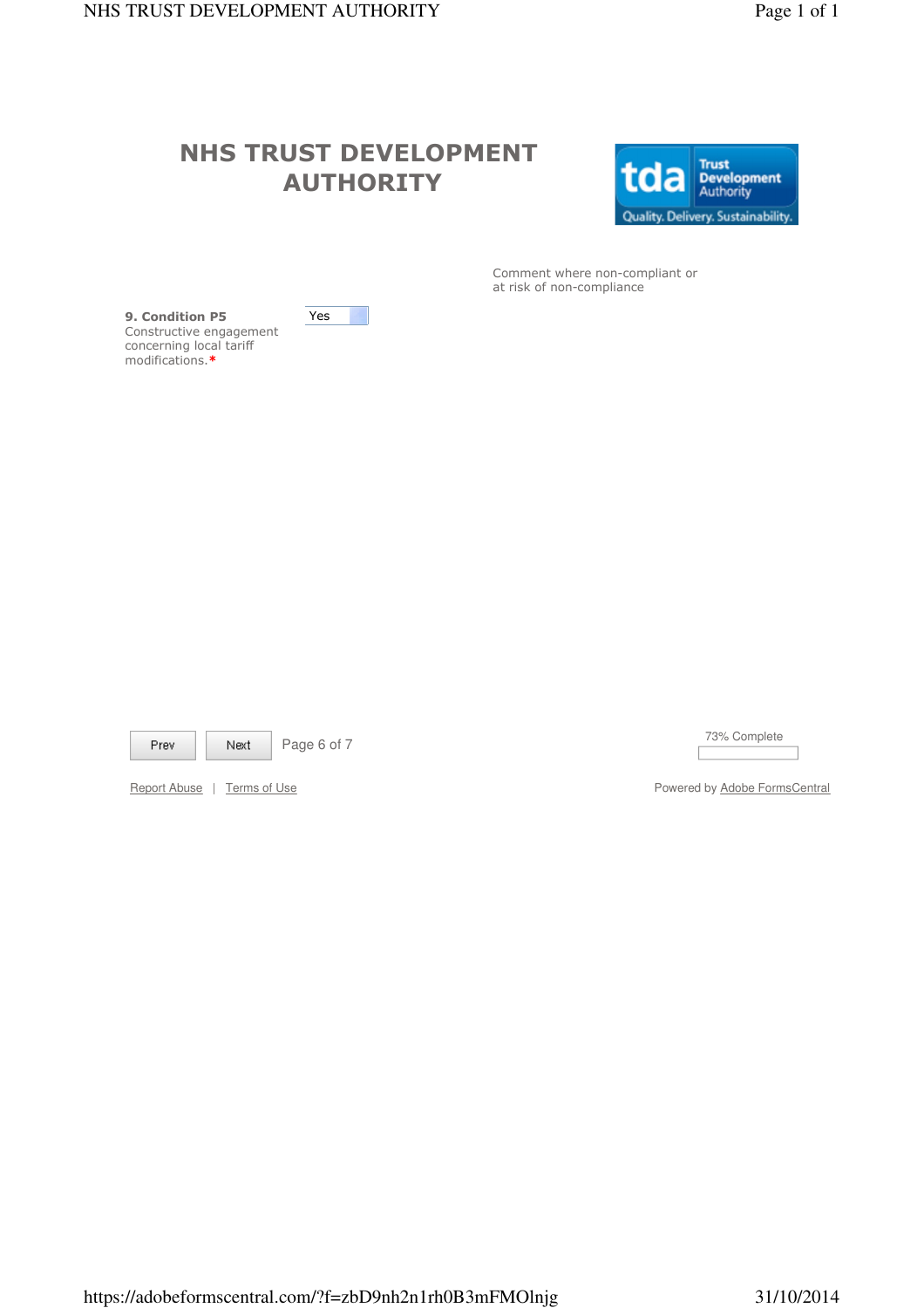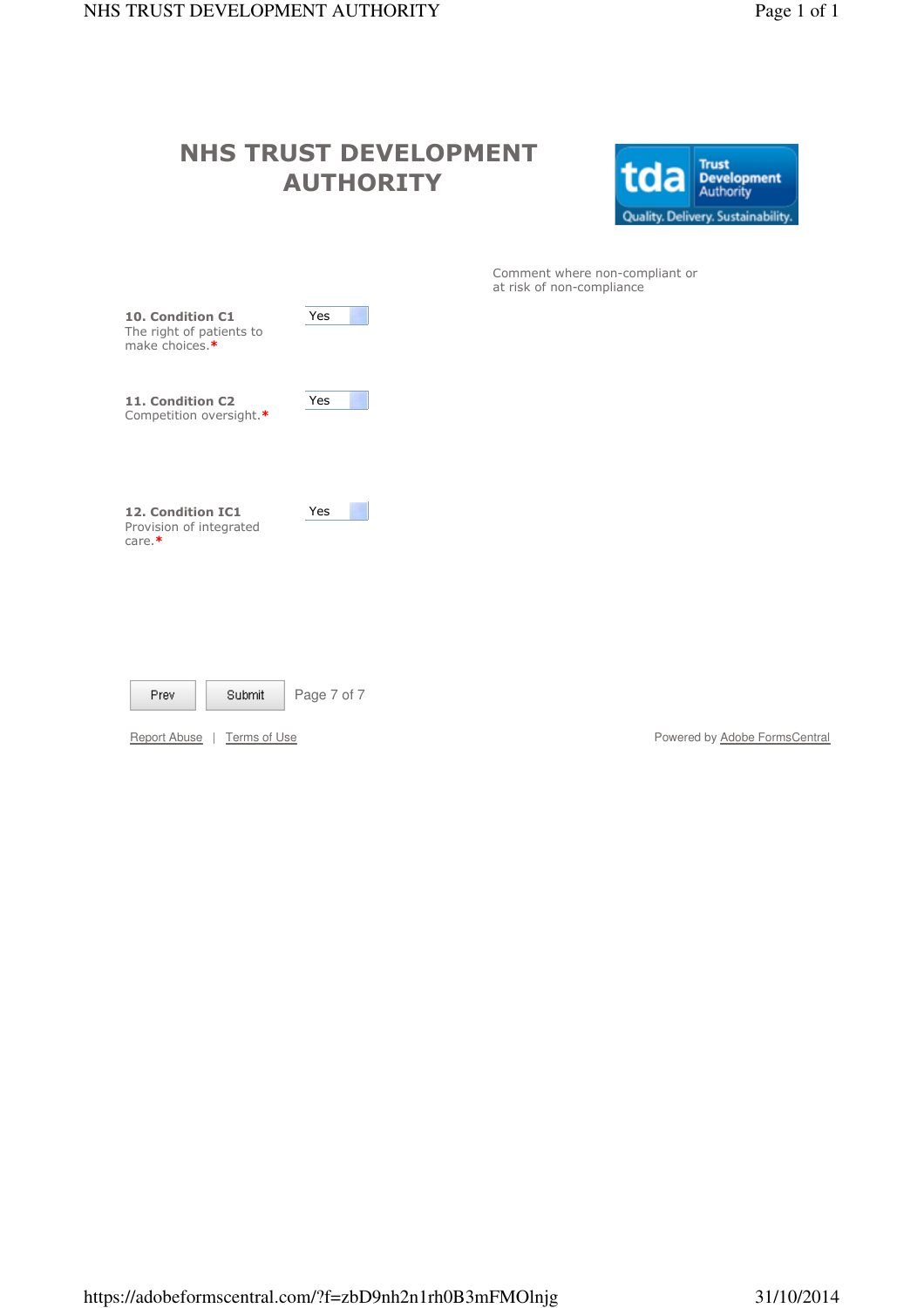

OVERSIGHT: Monthly self-certification requirements - Board Statements Monthly Data.

| <b>CONTACT INFORMATION:</b>         |                                                           |                                                  |                           |                                        |         |      |                               |
|-------------------------------------|-----------------------------------------------------------|--------------------------------------------------|---------------------------|----------------------------------------|---------|------|-------------------------------|
|                                     |                                                           |                                                  |                           |                                        |         |      |                               |
| Enter Your Name:*                   | John Adler                                                |                                                  |                           |                                        |         |      |                               |
| Enter Your Email Address*           | john.adler@uhl-tr.nhs.uk                                  |                                                  |                           |                                        |         |      |                               |
| Full Telephone Number:*             | 01162588940                                               |                                                  |                           | Tel Extension:                         |         | 8940 |                               |
| <b>SELF-CERTIFICATION DETAILS:</b>  |                                                           |                                                  |                           |                                        |         |      |                               |
|                                     |                                                           |                                                  |                           |                                        |         |      |                               |
| Select Your Trust:*                 | University Hospitals Of Leicester NHS Trust               |                                                  |                           |                                        |         |      |                               |
| Submission Date:*                   | 31/10/2014                                                | Ħ                                                | Reporting Year:<br>$\ast$ |                                        | 2014/15 |      |                               |
| Select the Month*                   | $\bigcirc$ April<br>$\bigcirc$ July<br>October<br>January | $\bigcirc$ May<br>August<br>November<br>February |                           | June<br>September<br>December<br>March |         |      |                               |
| Page 1 of 16<br>Next                |                                                           |                                                  |                           |                                        |         |      |                               |
| <b>Report Abuse</b><br>Terms of Use |                                                           |                                                  |                           |                                        |         |      | Powered by Adobe FormsCentral |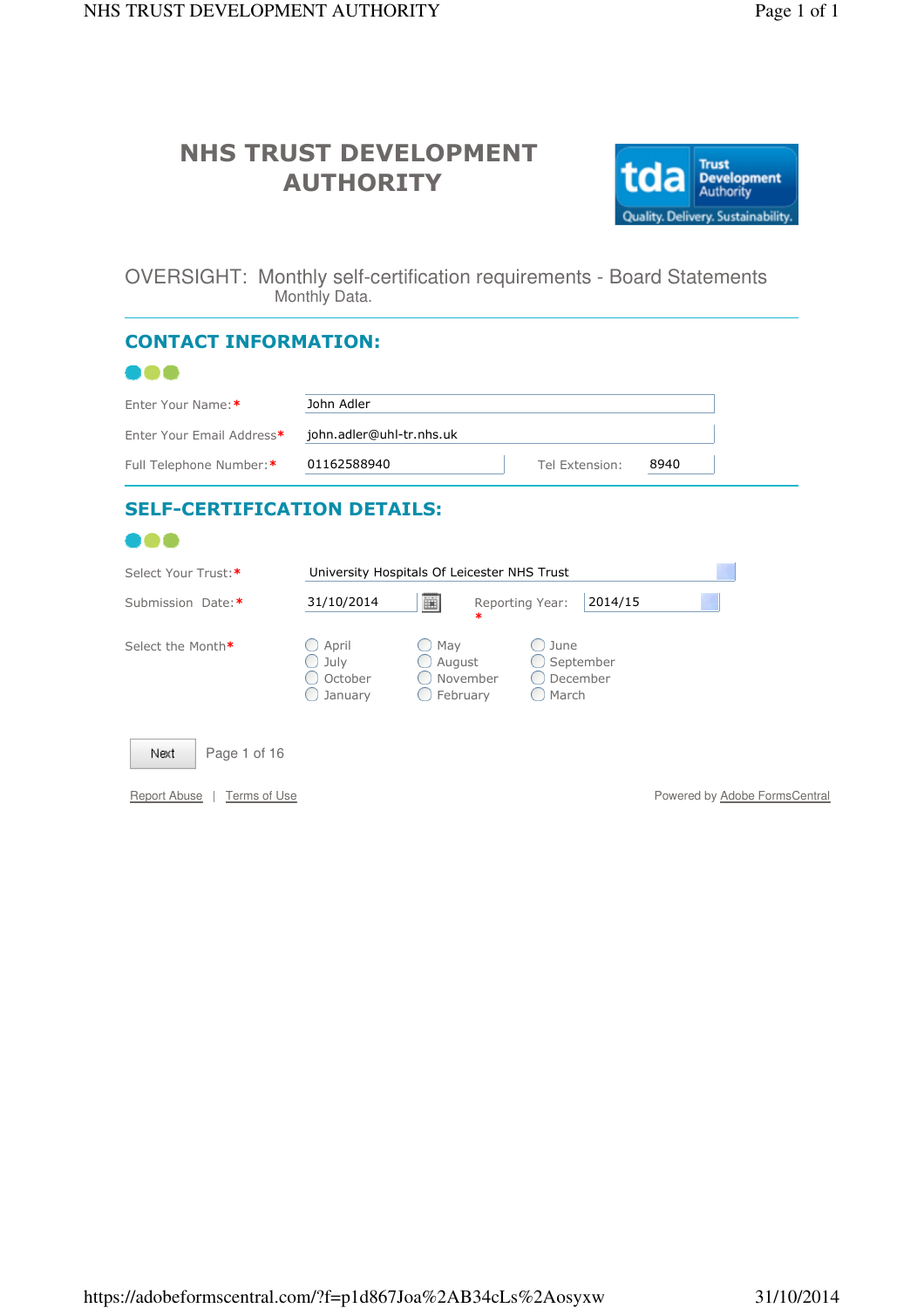

### BOARD STATEMENTS:



CLINICAL QUALITY FINANCE **GOVERNANCE** 

The NHS TDA's role is to ensure, on behalf of the Secretary of State, that aspirant FTs are ready to proceed for assessment by Monitor. As such, the processes outlined here replace those previously undertaken by both SHAs and the Department of Health.

In line with the recommendations of the Mid Staffordshire Public Inquiry, the achievement of FT status will only be possible for NHS Trusts that are delivering the key fundamentals of clinical quality, good patient experience, and national and local standards and targets, within the available financial envelope.

Prev

Next

Page 2 of 16 16% Complete

Report Abuse | Terms of Use Powered by Adobe FormsCentral by Adobe FormsCentral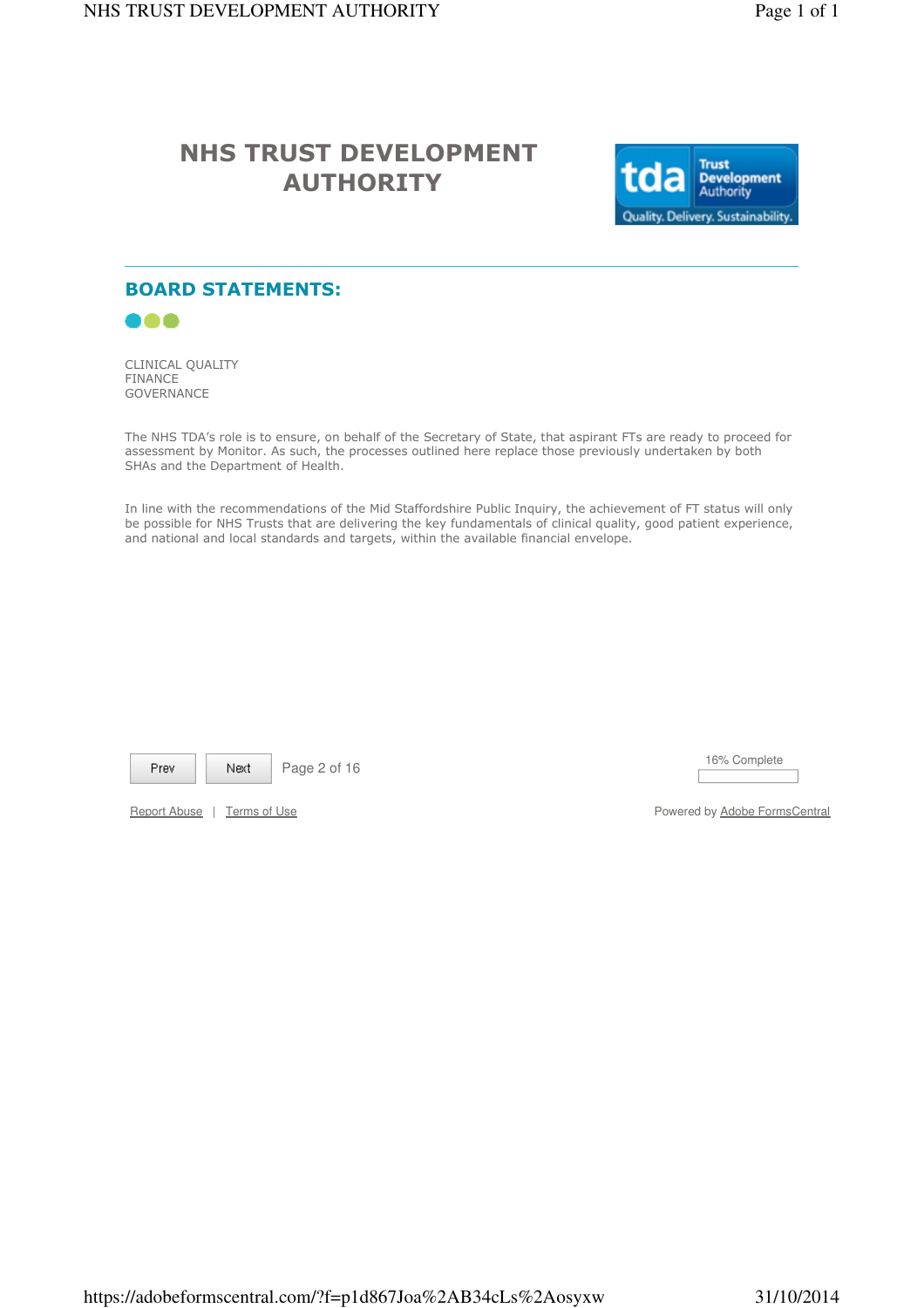

### BOARD STATEMENTS:



#### For CLINICAL QUALITY, that

1. The Board is satisfied that, to the best of its knowledge and using its own processes and having had regard to the TDA's oversight model (supported by Care Quality Commission information, its own information on serious incidents, patterns of complaints, and including any further metrics it chooses to adopt), the trust has, and will keep in place, effective arrangements for the purpose of monitoring and continually improving the quality of healthcare provided to its patients.

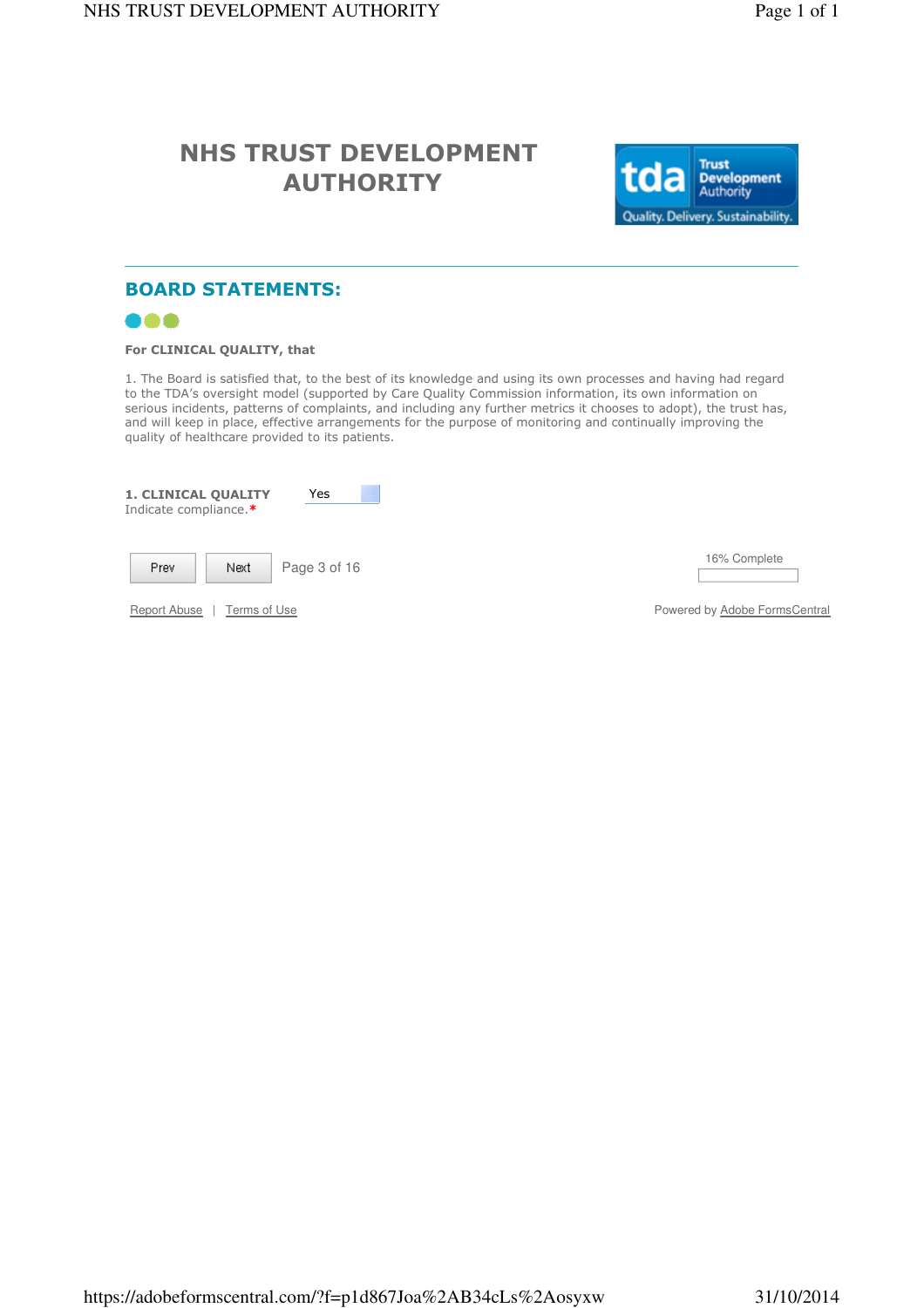

## BOARD STATEMENTS:



### For CLINICAL QUALITY, that

2. The board is satisfied that plans in place are sufficient to ensure ongoing compliance with the Care Quality Commission's registration requirements.

| Yes<br>2. CLINICAL QUALITY<br>Indicate compliance.* |                               |
|-----------------------------------------------------|-------------------------------|
| Page 4 of 16<br>Prev.<br>Next                       | 22% Complete                  |
| Report Abuse<br>Terms of Use                        | Powered by Adobe FormsCentral |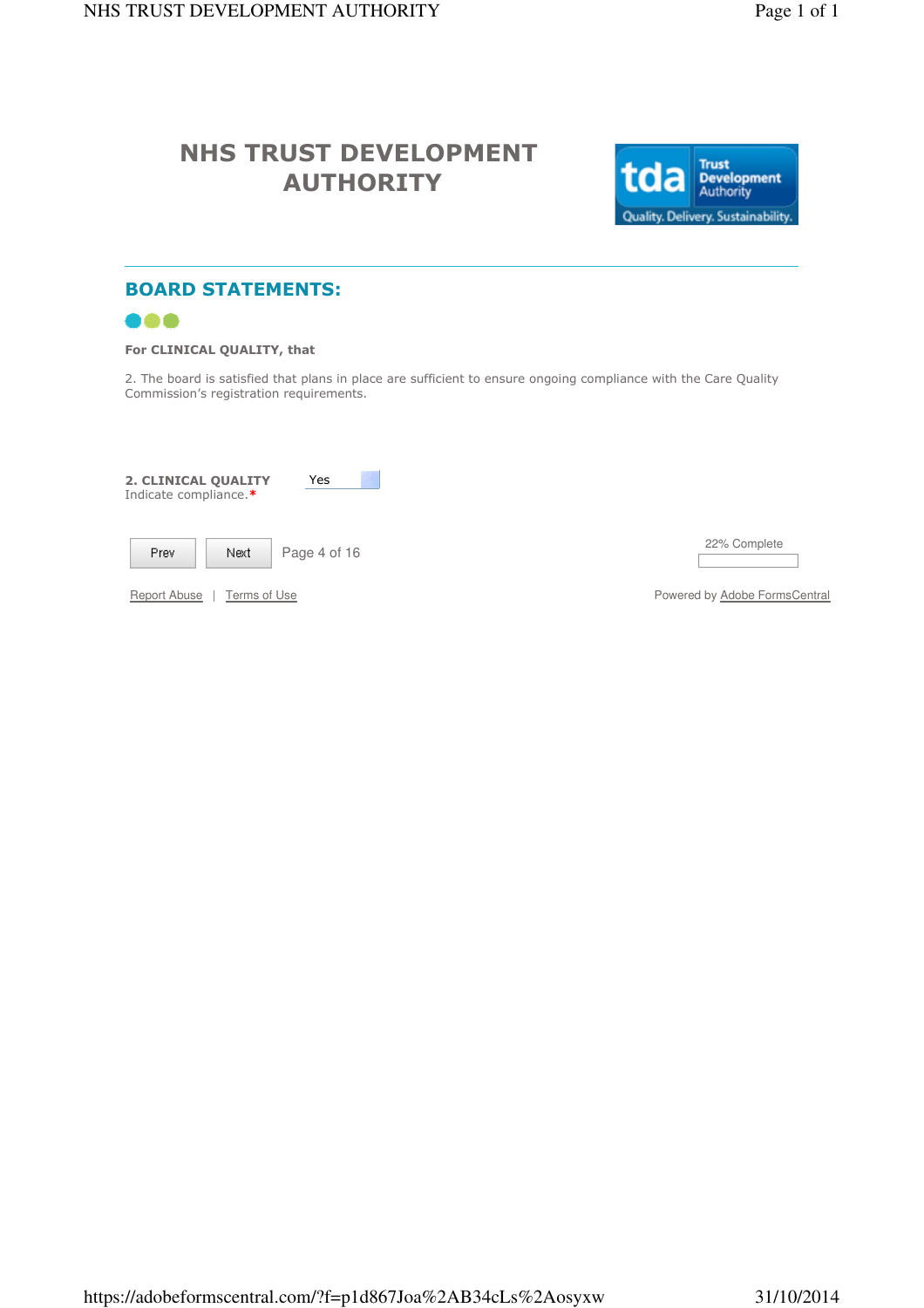

### BOARD STATEMENTS:



#### For CLINICAL QUALITY, that

3. The board is satisfied that processes and procedures are in place to ensure all medical practitioners providing care on behalf of the trust have met the relevant registration and revalidation requirements.

| <b>3. CLINICAL QUALITY</b><br>Yes<br>Indicate compliance.* |                               |
|------------------------------------------------------------|-------------------------------|
| Page 5 of 16<br>Next<br><b>Prev</b>                        | 28% Complete                  |
| Report Abuse<br>Terms of Use                               | Powered by Adobe FormsCentral |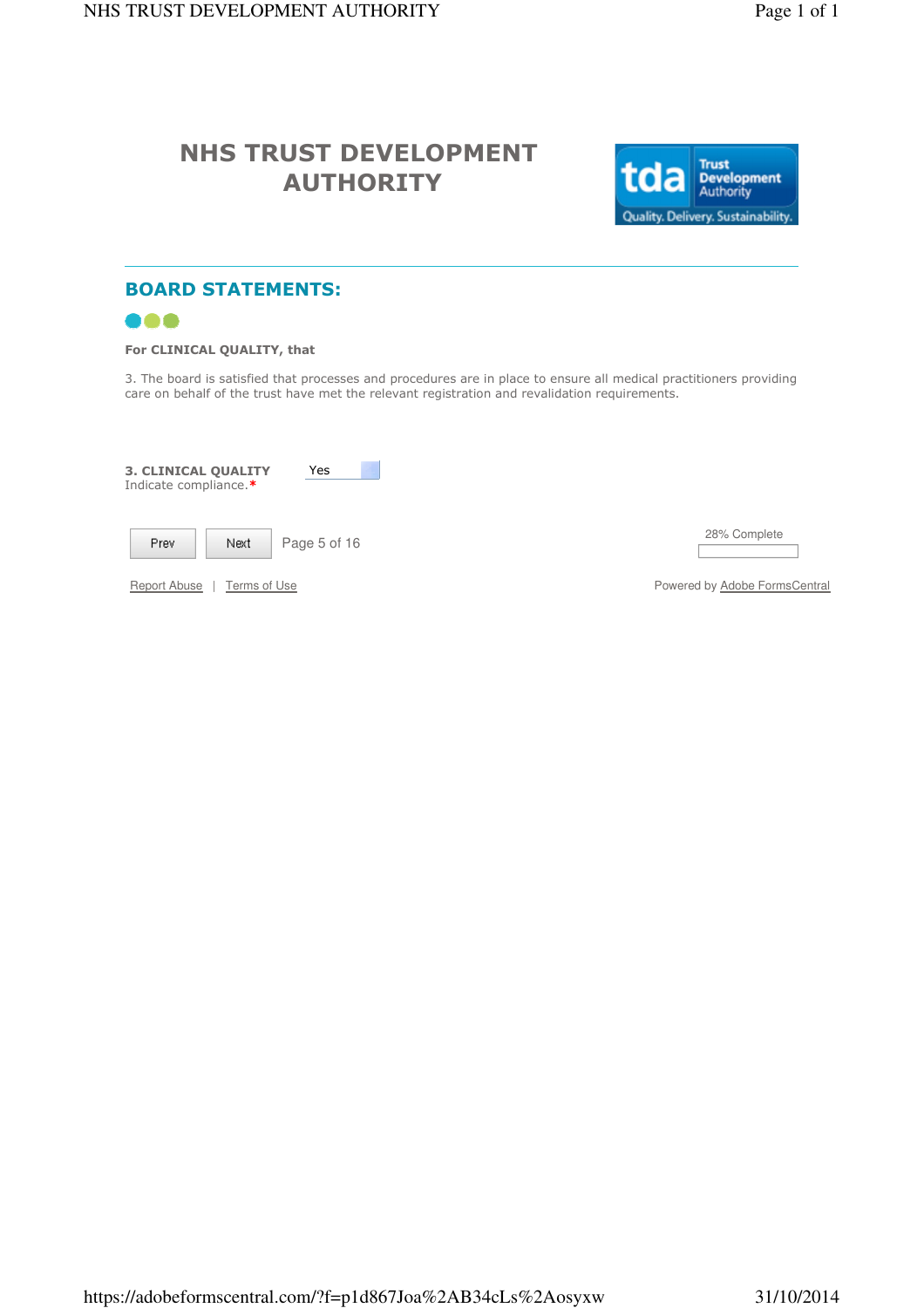

## BOARD STATEMENTS:



#### For FINANCE, that

4. The board is satisfied that the trust shall at all times remain a going concern, as defined by the most up to date accounting standards in force from time to time.

| <b>4. FINANCE</b><br>Yes<br>Indicate compliance.* |                               |
|---------------------------------------------------|-------------------------------|
| Page 6 of 16<br>Next<br>Prev.                     | 34% Complete                  |
| Report Abuse<br>Terms of Use                      | Powered by Adobe FormsCentral |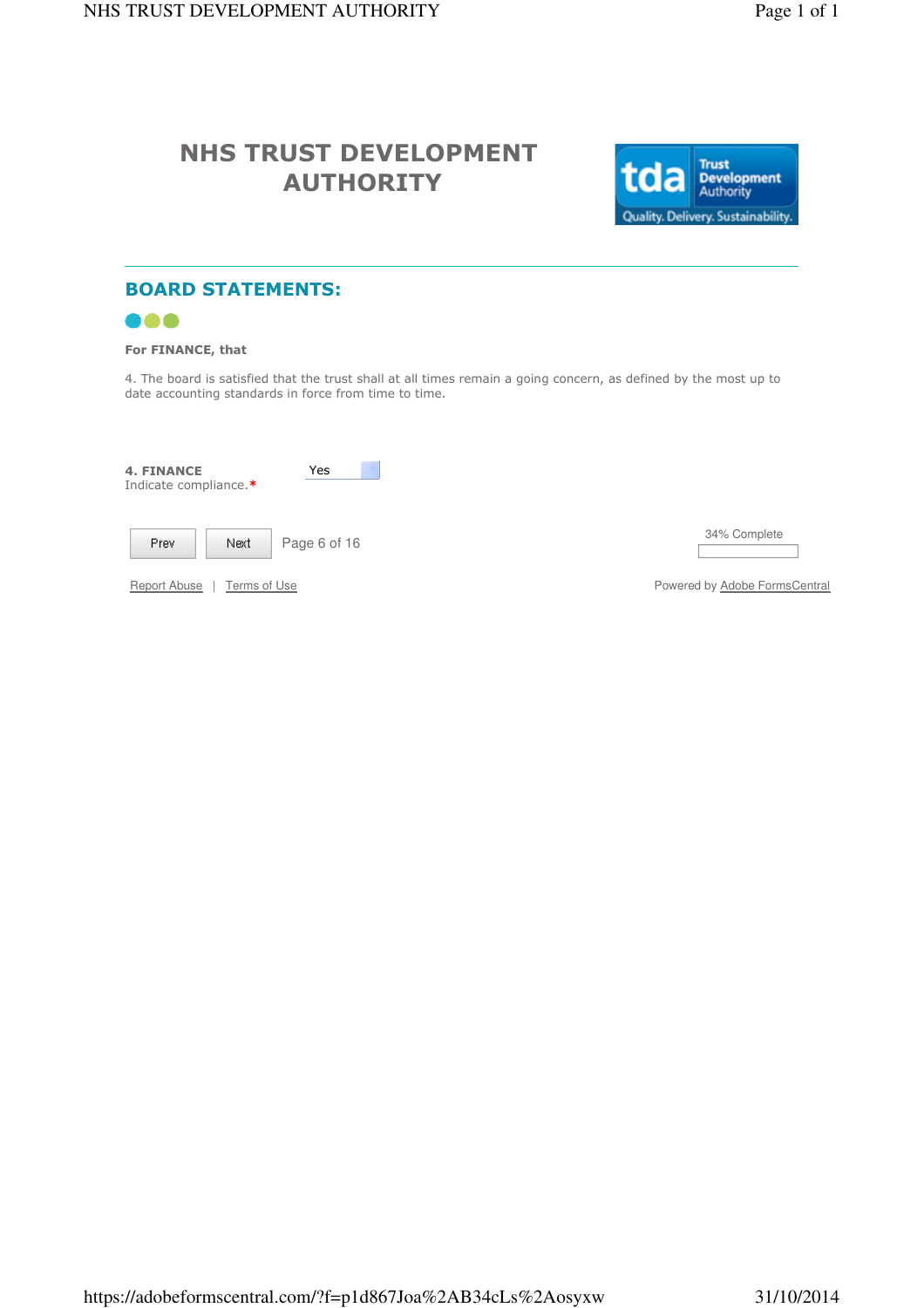

## BOARD STATEMENTS:



### For GOVERNANCE, that

5. The board will ensure that the trust remains at all times compliant with the NTDA accountability framework and shows regard to the NHS Constitution at all times.

| <b>5. GOVERNANCE</b><br>Indicate compliance.* | Yes          |                               |
|-----------------------------------------------|--------------|-------------------------------|
| Prev<br>Next                                  | Page 7 of 16 | 40% Complete                  |
| Report Abuse<br>Terms of Use                  |              | Powered by Adobe FormsCentral |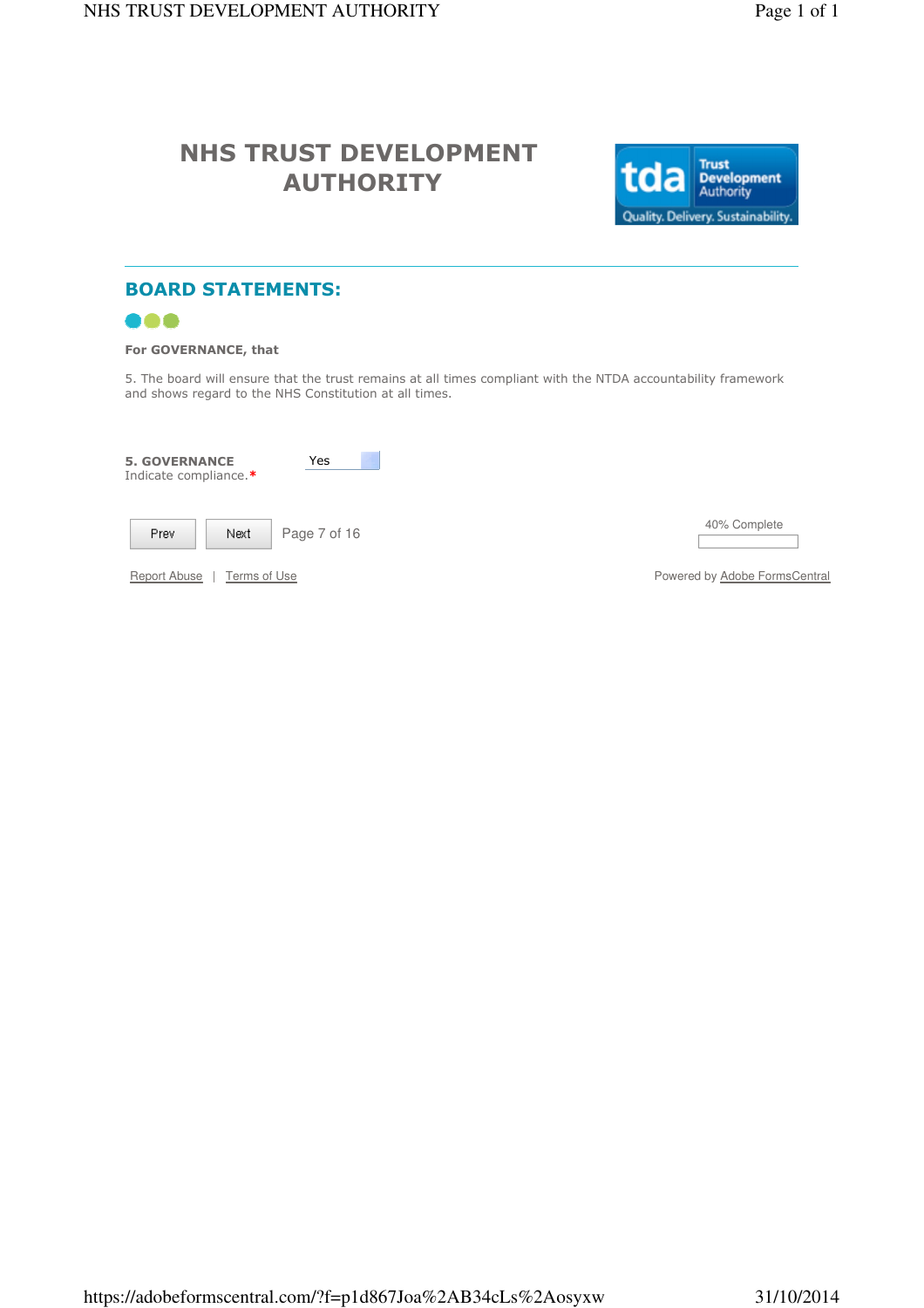

## BOARD STATEMENTS:

![](_page_16_Picture_5.jpeg)

#### For GOVERNANCE, that

6. All current key risks to compliance with the NTDA's Accountability Framework have been identified (raised either internally or by external audit and assessment bodies) and addressed – or there are appropriate action plans in place to address the issues in a timely manner.

| <b>6. GOVERNANCE</b><br>Indicate compliance.* | Yes          |                               |
|-----------------------------------------------|--------------|-------------------------------|
| Prev.<br>Next                                 | Page 8 of 16 | 46% Complete                  |
| <b>Report Abuse</b><br>Terms of Use           |              | Powered by Adobe FormsCentral |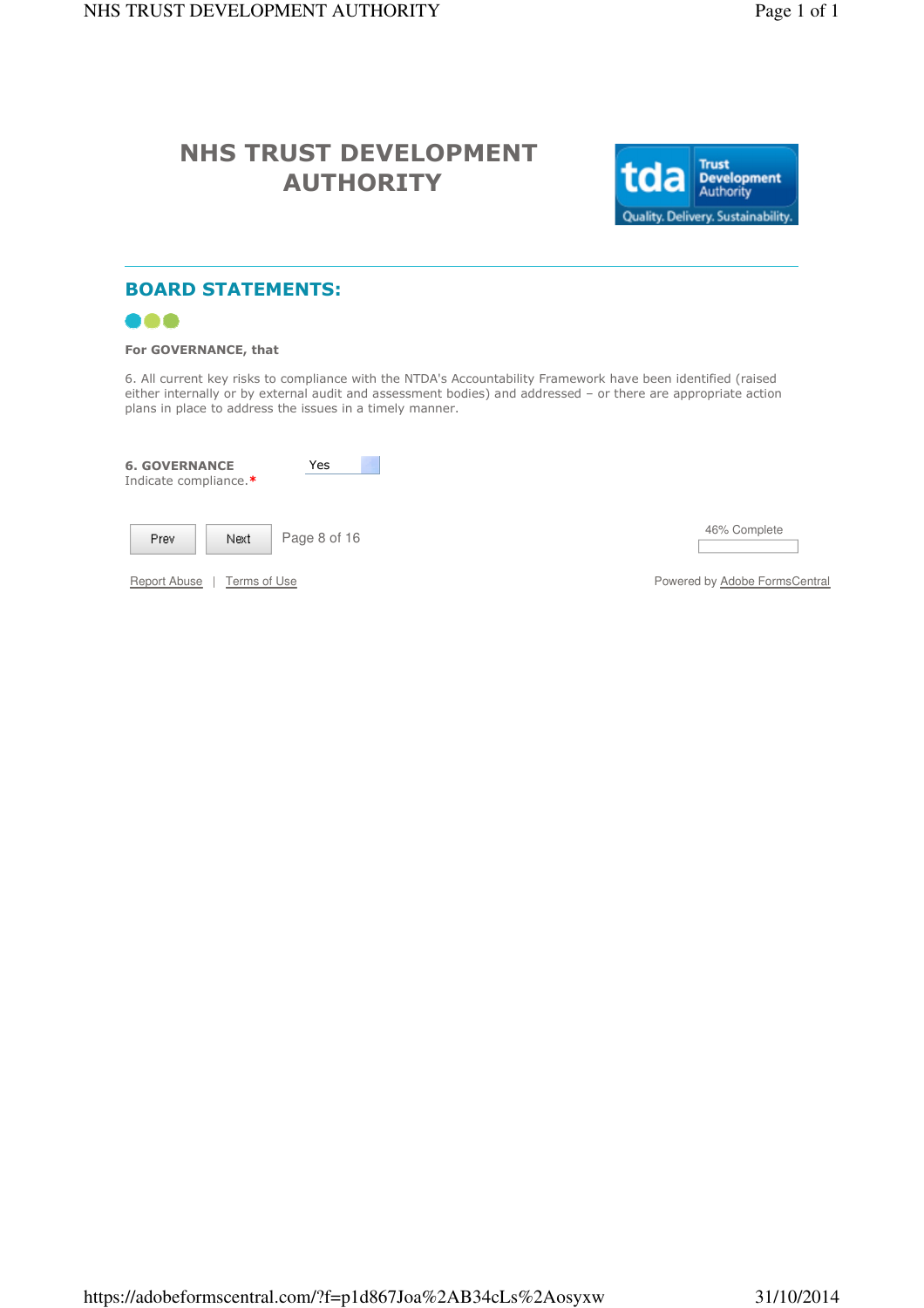![](_page_17_Picture_3.jpeg)

### BOARD STATEMENTS:

![](_page_17_Picture_5.jpeg)

#### For GOVERNANCE, that

7. The board has considered all likely future risks to compliance with the NTDA Accountability Framework and has reviewed appropriate evidence regarding the level of severity, likelihood of a breach occurring and the plans for mitigation of these risks to ensure continued compliance.

| <b>7. GOVERNANCE</b><br>Indicate compliance.* | Yes          |                               |
|-----------------------------------------------|--------------|-------------------------------|
| Prev.<br>Next                                 | Page 9 of 16 | 52% Complete                  |
| Report Abuse<br>Terms of Use                  |              | Powered by Adobe FormsCentral |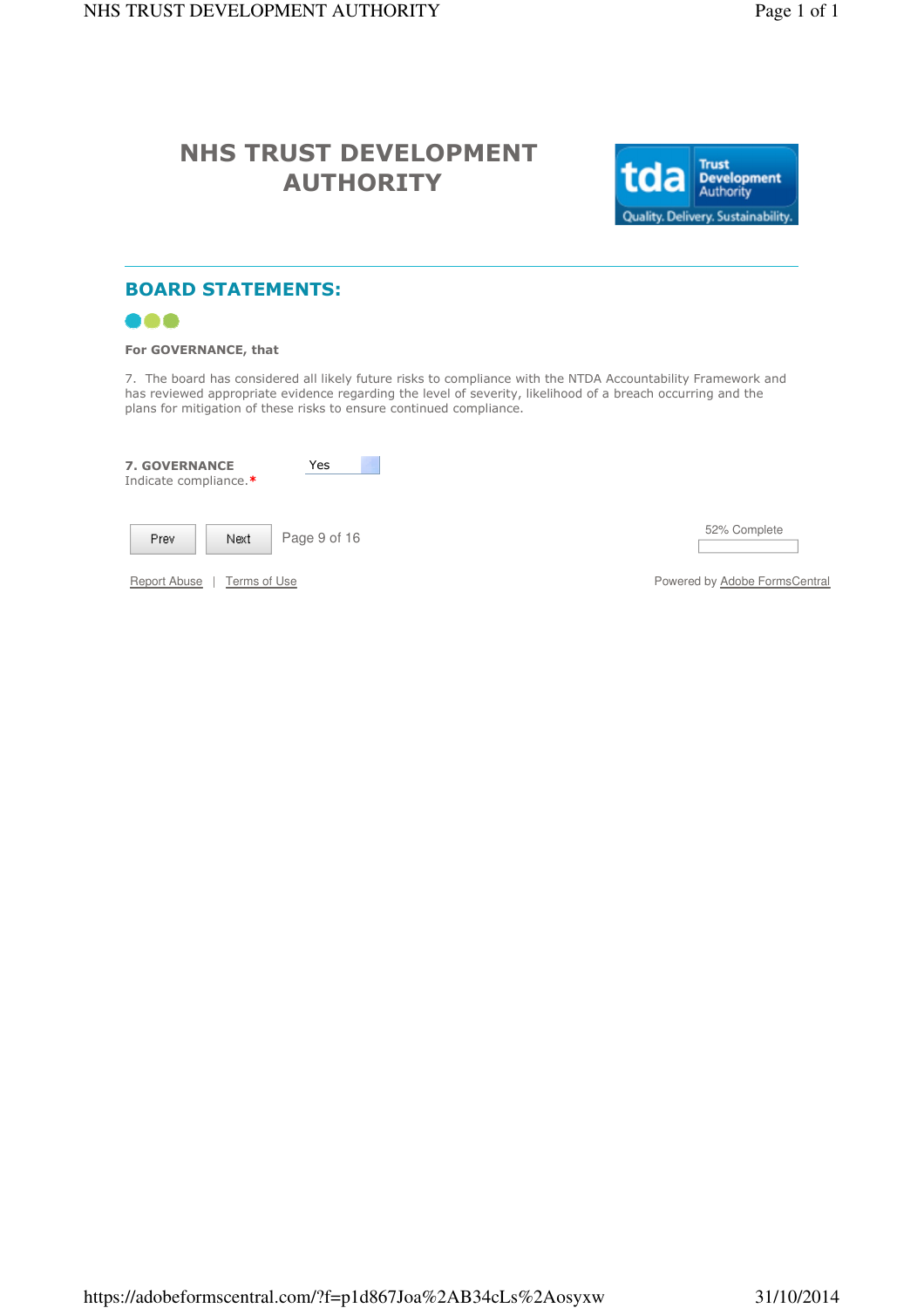![](_page_18_Picture_3.jpeg)

### BOARD STATEMENTS:

![](_page_18_Picture_5.jpeg)

#### For GOVERNANCE, that

8. The necessary planning, performance management and corporate and clinical risk management processes and mitigation plans are in place to deliver the annual operating plan, including that all audit committee recommendations accepted by the board are implemented satisfactorily.

| <b>8. GOVERNANCE</b><br>Indicate compliance.* | Yes           |                               |
|-----------------------------------------------|---------------|-------------------------------|
| Prev.<br>Next                                 | Page 10 of 16 | 58% Complete                  |
| Report Abuse<br>Terms of Use                  |               | Powered by Adobe FormsCentral |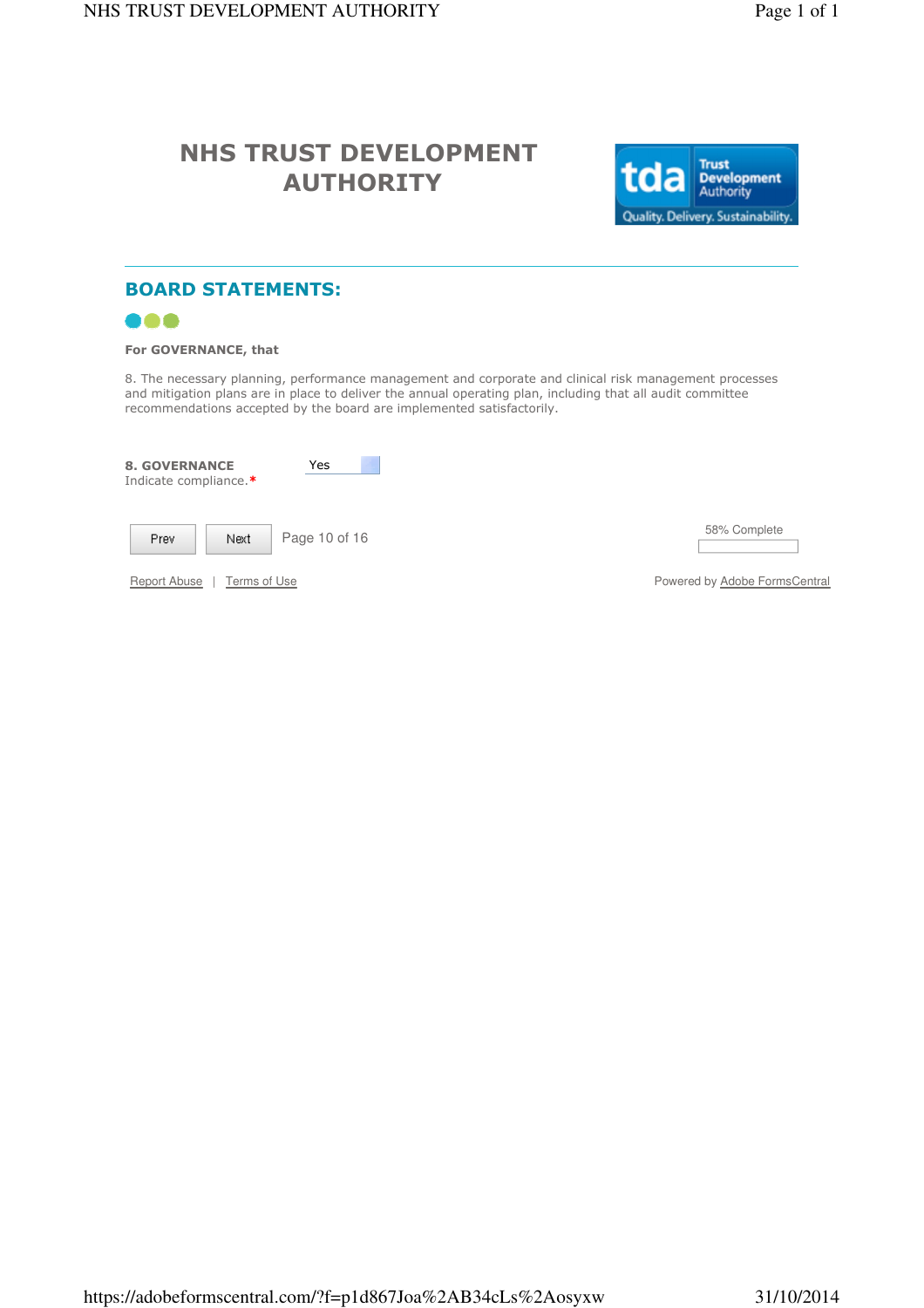![](_page_19_Picture_3.jpeg)

## BOARD STATEMENTS:

![](_page_19_Picture_5.jpeg)

#### For GOVERNANCE, that

9. An Annual Governance Statement is in place, and the trust is compliant with the risk management and assurance framework requirements that support the Statement pursuant to the most up to date guidance from HM Treasury (www.hm-treasury.gov.uk).

| <b>9. GOVERNANCE</b><br>Indicate compliance.* | Yes           |                               |
|-----------------------------------------------|---------------|-------------------------------|
| Prev.<br>Next                                 | Page 11 of 16 | 64% Complete                  |
| Report Abuse<br>Terms of Use                  |               | Powered by Adobe FormsCentral |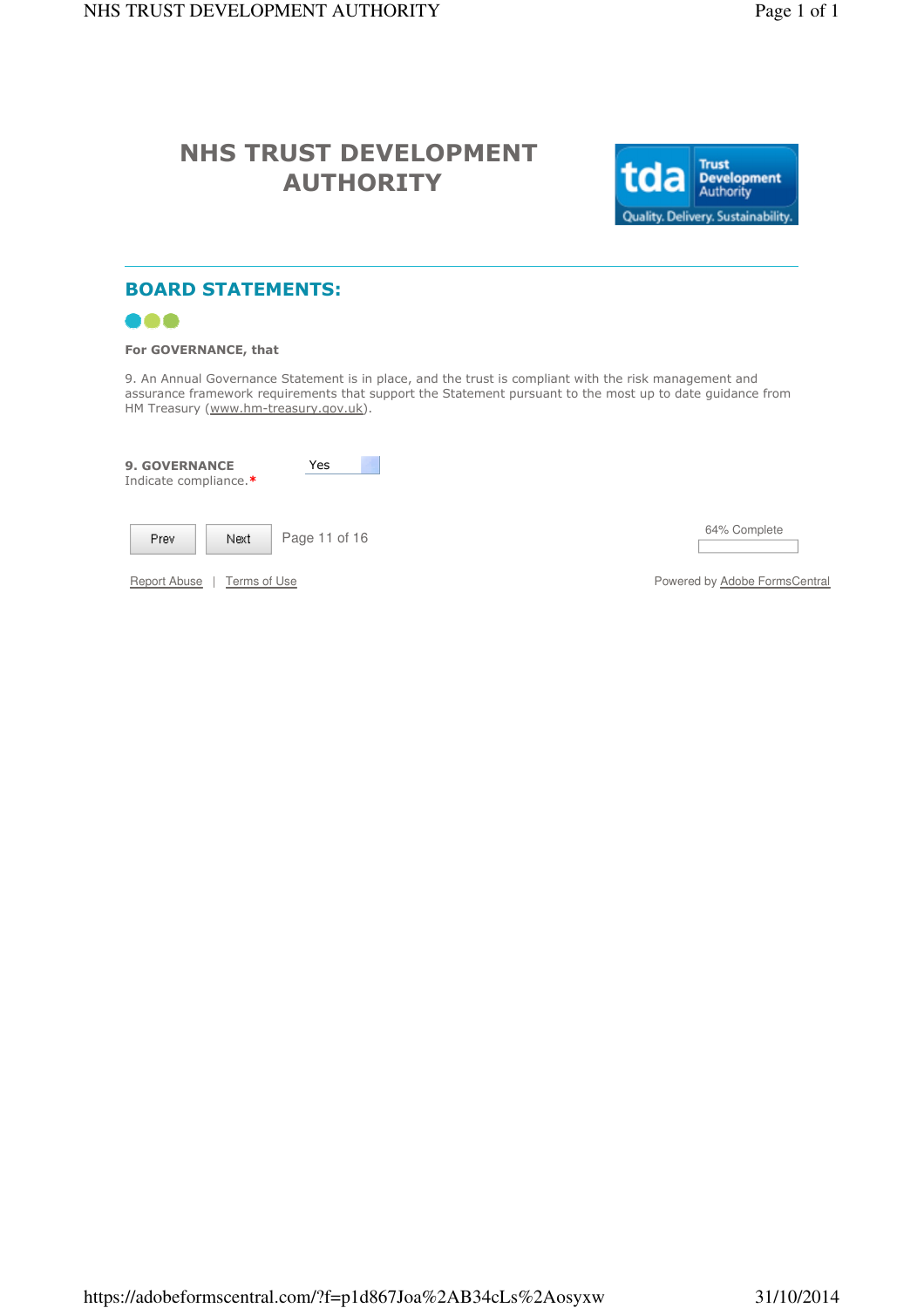![](_page_20_Picture_3.jpeg)

### BOARD STATEMENTS:

![](_page_20_Picture_5.jpeg)

#### For GOVERNANCE, that

10. The Board is satisfied that plans in place are sufficient to ensure ongoing compliance with all existing targets as set out in the NTDA oversight model; and a commitment to comply with all known targets going forward.

| <b>10. GOVERNANCE</b><br>Indicate compliance.*                                                      | Risk                                                                                                                                                                                                                                                                                                                                                                                                                                                                                                                                                                                                                                                                                                                                                                                     |                               |
|-----------------------------------------------------------------------------------------------------|------------------------------------------------------------------------------------------------------------------------------------------------------------------------------------------------------------------------------------------------------------------------------------------------------------------------------------------------------------------------------------------------------------------------------------------------------------------------------------------------------------------------------------------------------------------------------------------------------------------------------------------------------------------------------------------------------------------------------------------------------------------------------------------|-------------------------------|
| Timescale for compliance:*                                                                          | Ħ<br>31/03/2015                                                                                                                                                                                                                                                                                                                                                                                                                                                                                                                                                                                                                                                                                                                                                                          |                               |
| <b>RESPONSE:</b><br>Comment where non-<br>compliant or at risk of non-<br>$compliance$ <sup>*</sup> | The 30 October 2014 UHL NHS Trust Board received reports identifying the<br>causes of underperformance on the following indicators, and endorsed the<br>remedial actions being taken to achieve compliance. The individual<br>anticipated compliance dates submitted to the Trust Board are shown<br>against relevant indicators:-<br>- MRSA bacteraemia; - ED 4-hour waits; - RTT waiting times (admitted)<br>(November 2014); - RTT waiting times (non-admitted) (October 2014); -<br>RTT 52 weeks+ waits (November 2014); - 6-week diagnostic test waiting<br>times (November 2014); - Cancer-2-week waits (December 2014); -Cancer-<br>31-day wait for second or subsequent treatment (surgery) (December<br>2014); -Cancer-62-day wait for first treatment (December 2014); - DTOCs |                               |
| Page 12 of 16<br><b>Prev</b><br>Next                                                                |                                                                                                                                                                                                                                                                                                                                                                                                                                                                                                                                                                                                                                                                                                                                                                                          | 70% Complete                  |
| <b>Report Abuse</b><br>Terms of Use                                                                 |                                                                                                                                                                                                                                                                                                                                                                                                                                                                                                                                                                                                                                                                                                                                                                                          | Powered by Adobe FormsCentral |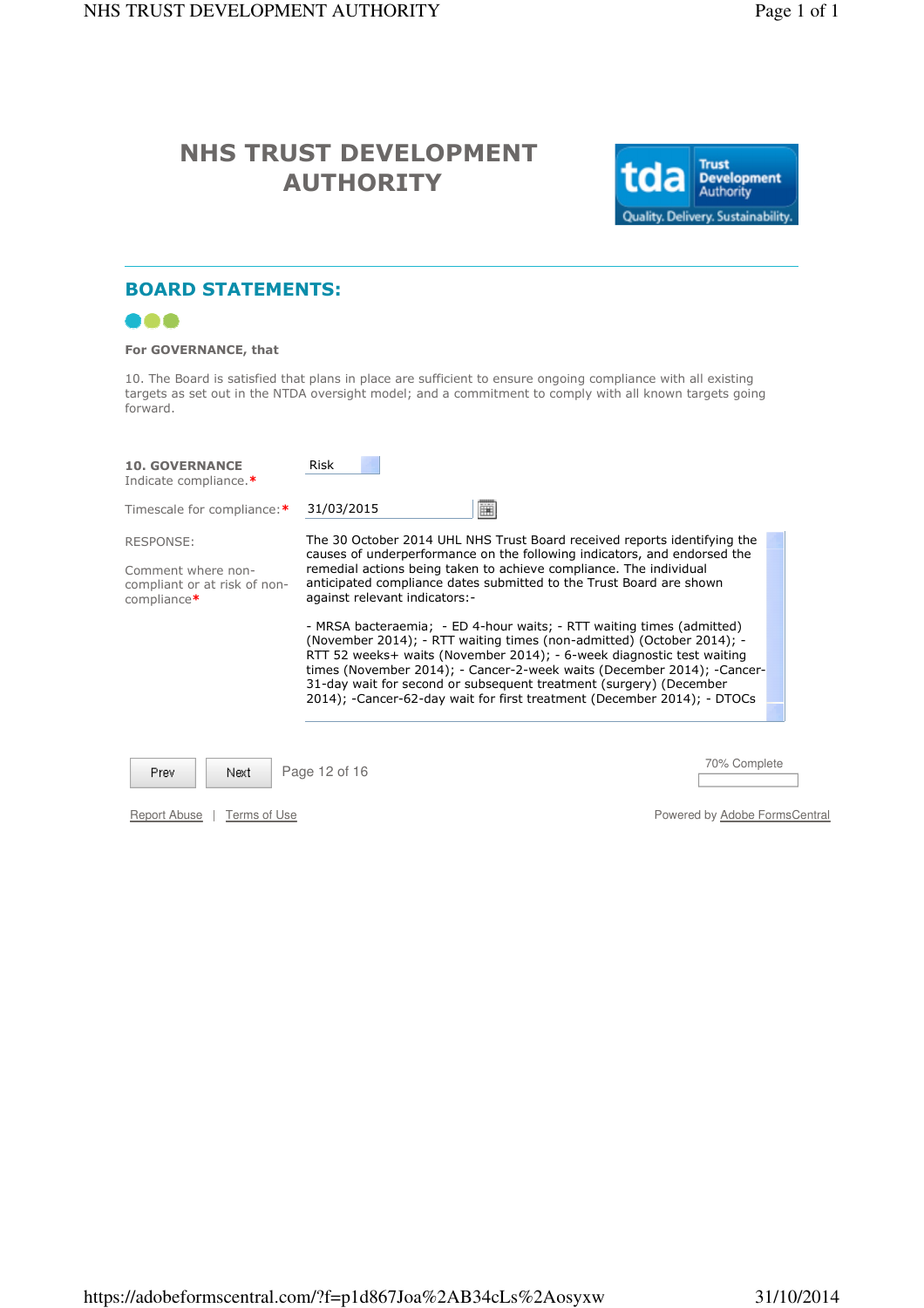![](_page_21_Picture_3.jpeg)

## BOARD STATEMENTS:

![](_page_21_Picture_5.jpeg)

### For GOVERNANCE, that

11. The trust has achieved a minimum of Level 2 performance against the requirements of the Information Governance Toolkit.

| <b>11. GOVERNANCE</b><br>Indicate compliance.* | Yes           |                               |
|------------------------------------------------|---------------|-------------------------------|
| Prev.<br>Next                                  | Page 13 of 16 | 76% Complete                  |
| Report Abuse<br>Terms of Use                   |               | Powered by Adobe FormsCentral |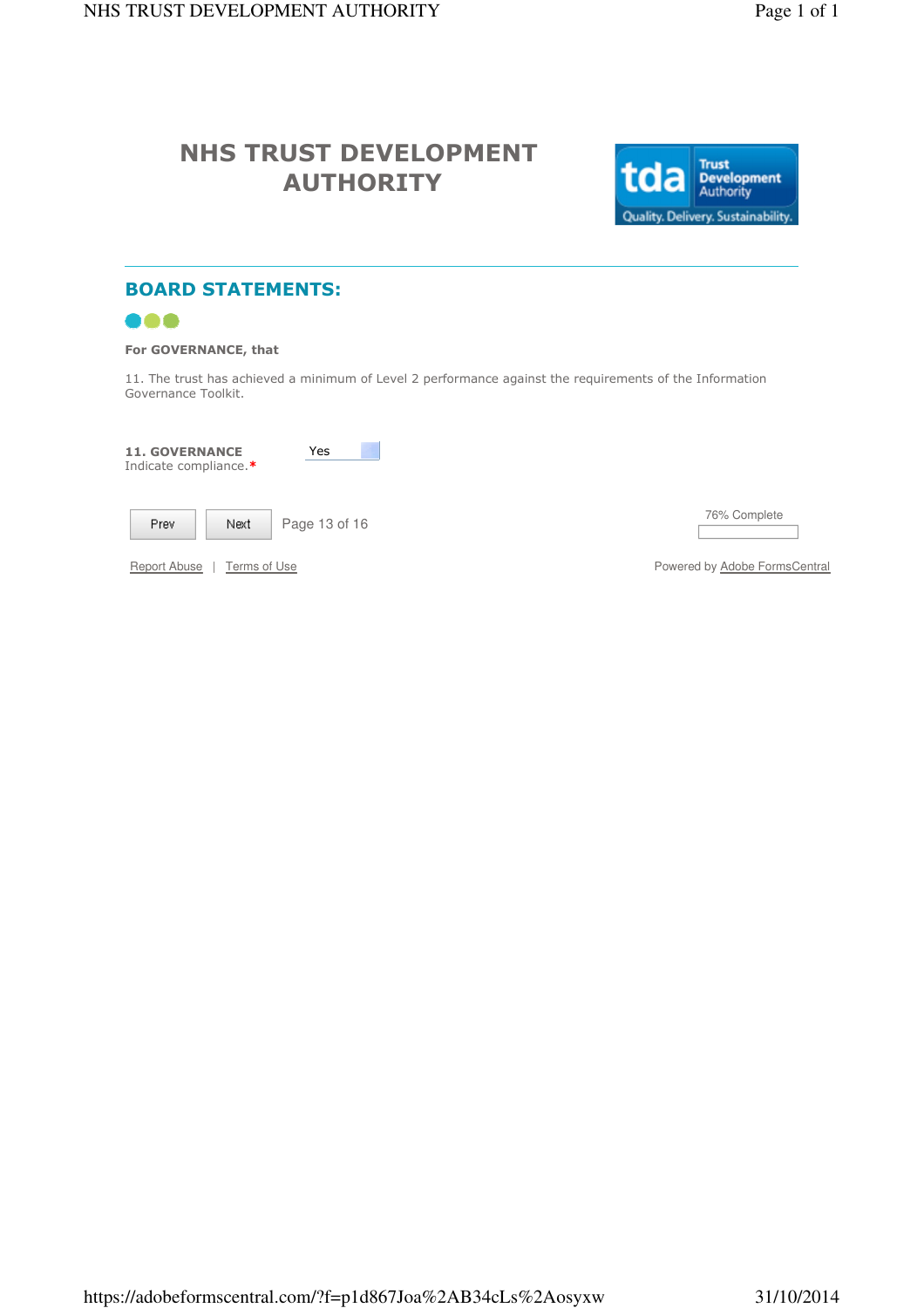![](_page_22_Picture_3.jpeg)

### BOARD STATEMENTS:

![](_page_22_Picture_5.jpeg)

#### For GOVERNANCE, that

12. The board will ensure that the trust will at all times operate effectively. This includes maintaining its register of interests, ensuring that there are no material conflicts of interest in the board of directors; and that all board positions are filled, or plans are in place to fill any vacancies.

| <b>12. GOVERNANCE</b><br>Indicate compliance.* | Yes           |                               |
|------------------------------------------------|---------------|-------------------------------|
| Prev<br>Next                                   | Page 14 of 16 | 82% Complete                  |
| Report Abuse<br>Terms of Use                   |               | Powered by Adobe FormsCentral |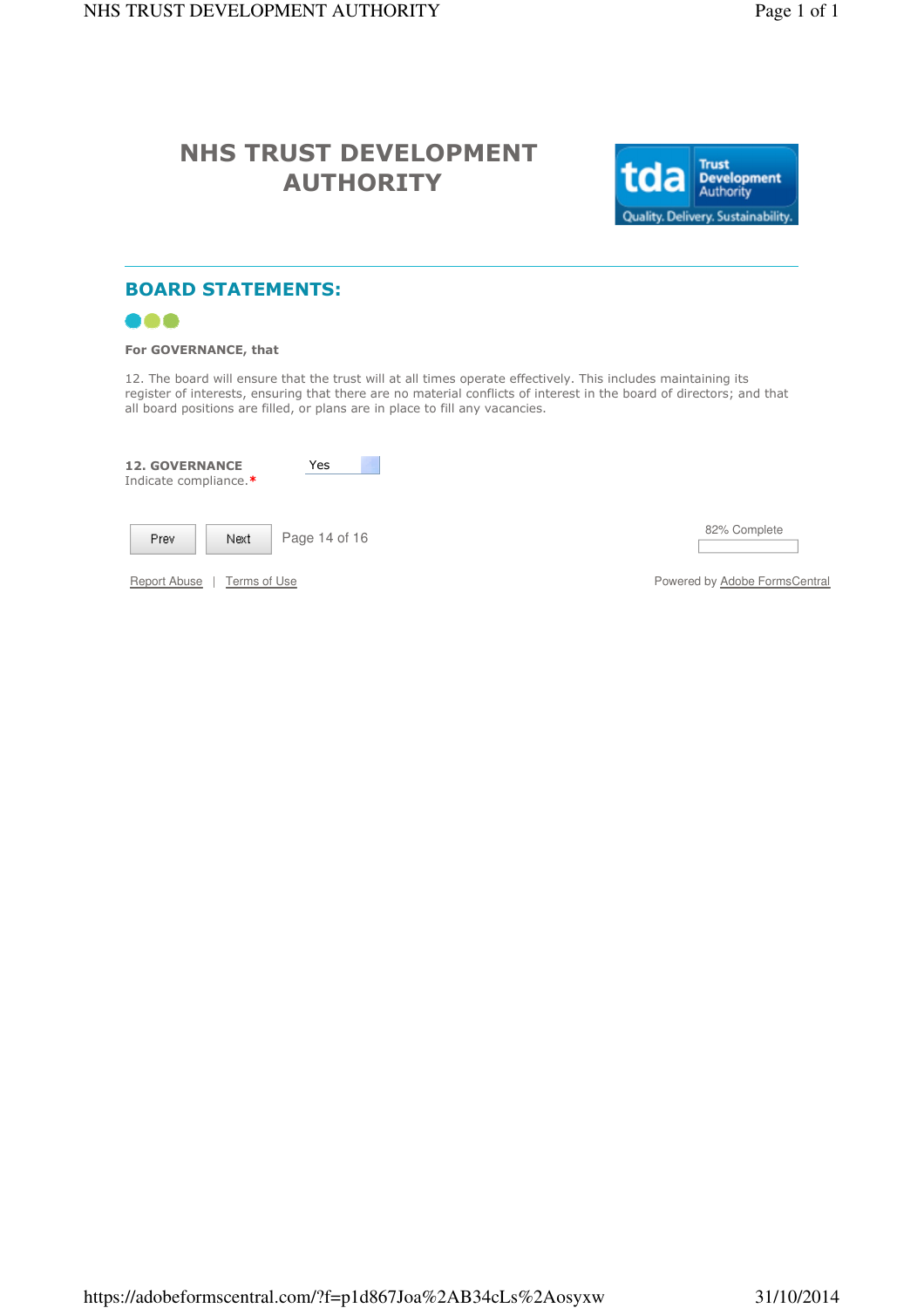![](_page_23_Picture_3.jpeg)

### BOARD STATEMENTS:

![](_page_23_Picture_5.jpeg)

#### For GOVERNANCE, that

13. The board is satisfied that all executive and non-executive directors have the appropriate qualifications, experience and skills to discharge their functions effectively, including setting strategy, monitoring and managing performance and risks, and ensuring management capacity and capability.

| <b>13. GOVERNANCE</b><br>Indicate compliance.* | Yes           |                              |
|------------------------------------------------|---------------|------------------------------|
| Prev<br>Next                                   | Page 15 of 16 | 88% Complete                 |
| Report Abuse<br>Terms of Use                   |               | Powered by <b>Adobe Form</b> |

Powered by **Adobe FormsCentral**